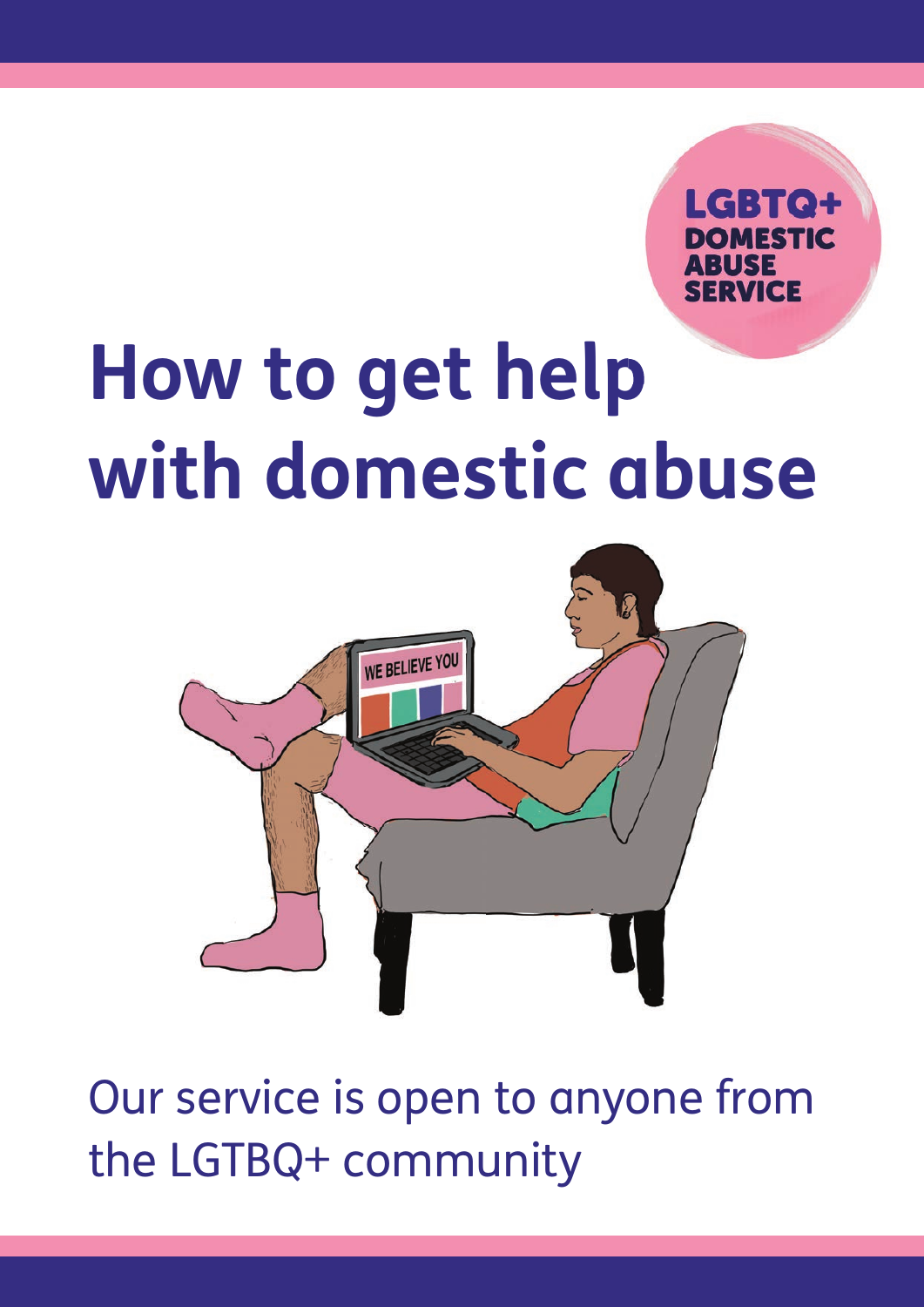

Domestic abuse is usually carried out by a persons partner, ex partner, or members of their family.

Domestic abuse can be lots of different things like:

- hurting you or making threats to you.
- shouting at you and bullying you
- making you do things you don't want to do
- telling you what you can do and who you can see. This is called **coercive contro**l.



Domestic Violence is abuse and against the law.

It is never the fault of the person who is being abused.



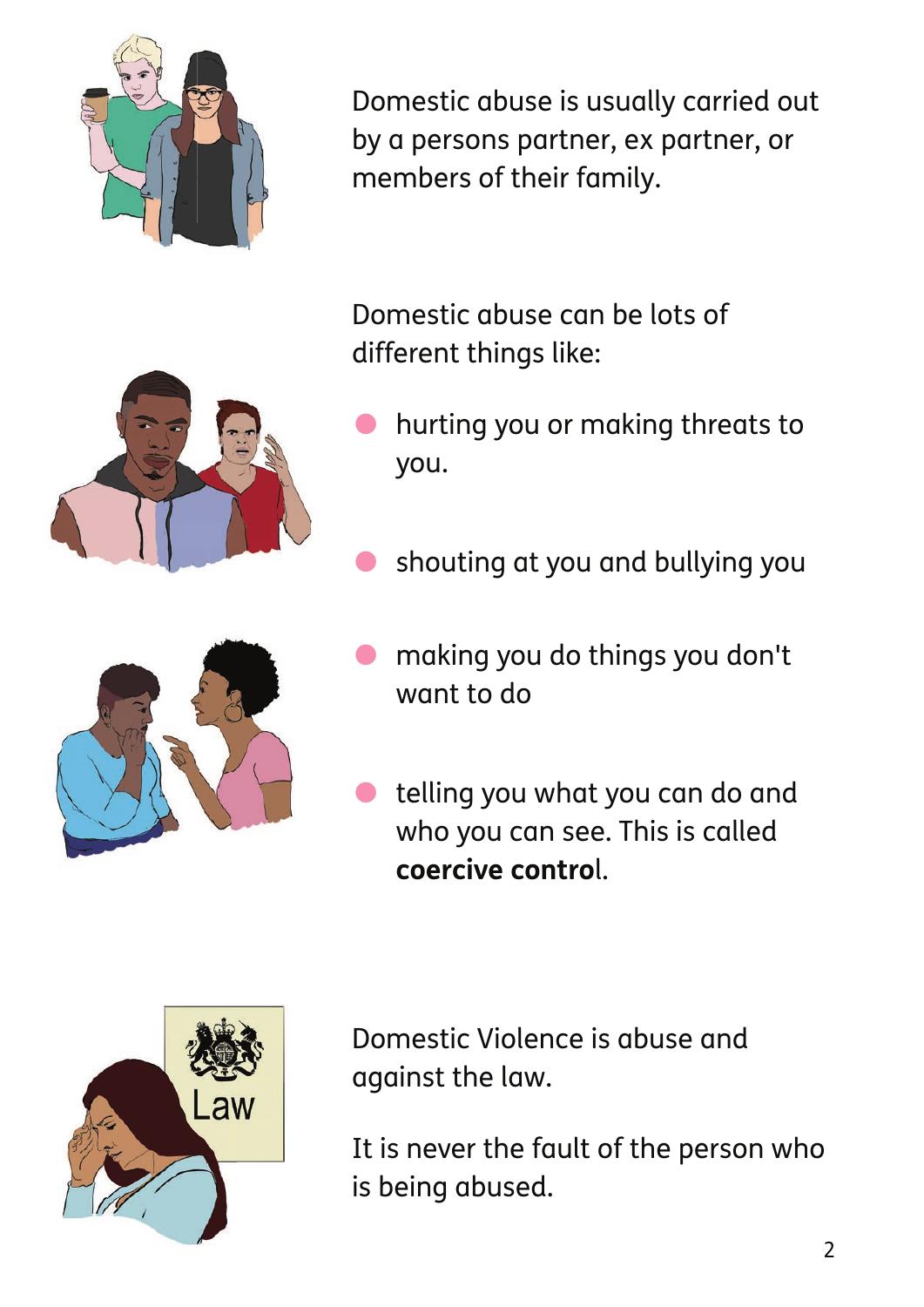

Getting help with domestic abuse is the first step you need to take.

It's ok if you don't know what to do, we are here to help.



When you have been a victim of domestic abuse things can seem really stressful and hard .



We support anyone who is part of the LGBTQ+ community. We are here to listen to you and give you the support you need.



It doesn't matter if your abuse is happening now or in the past.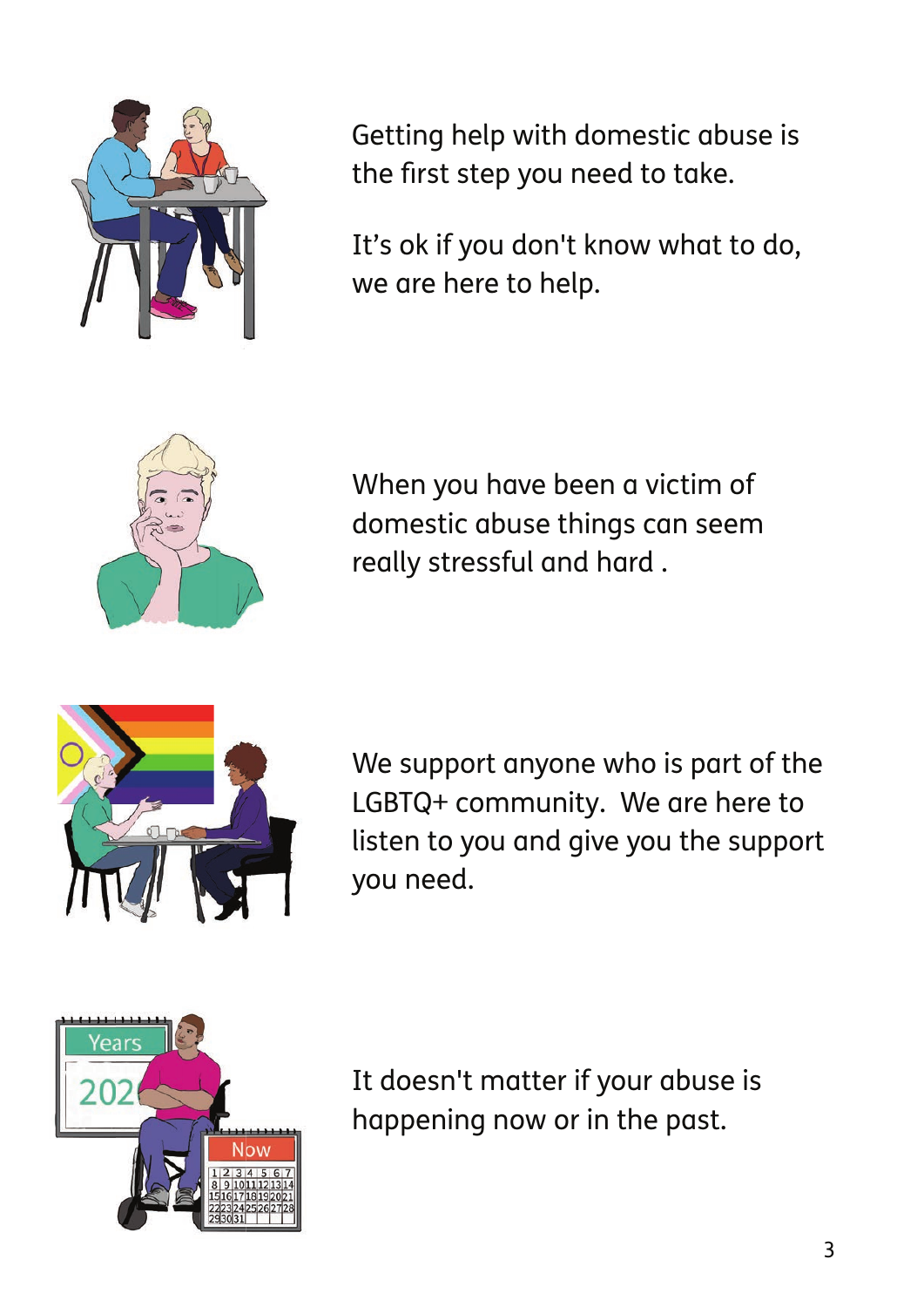

Even if you are just worried and want someone to talk to, we are here for you.

Our service is a safe place that gives you the support you need, when you need it most.



We have specially trained workers called Domestic Violence Advisors or DVA's.



They will not judge you and always believe what you tell them.

We will see you, listen to you and support you.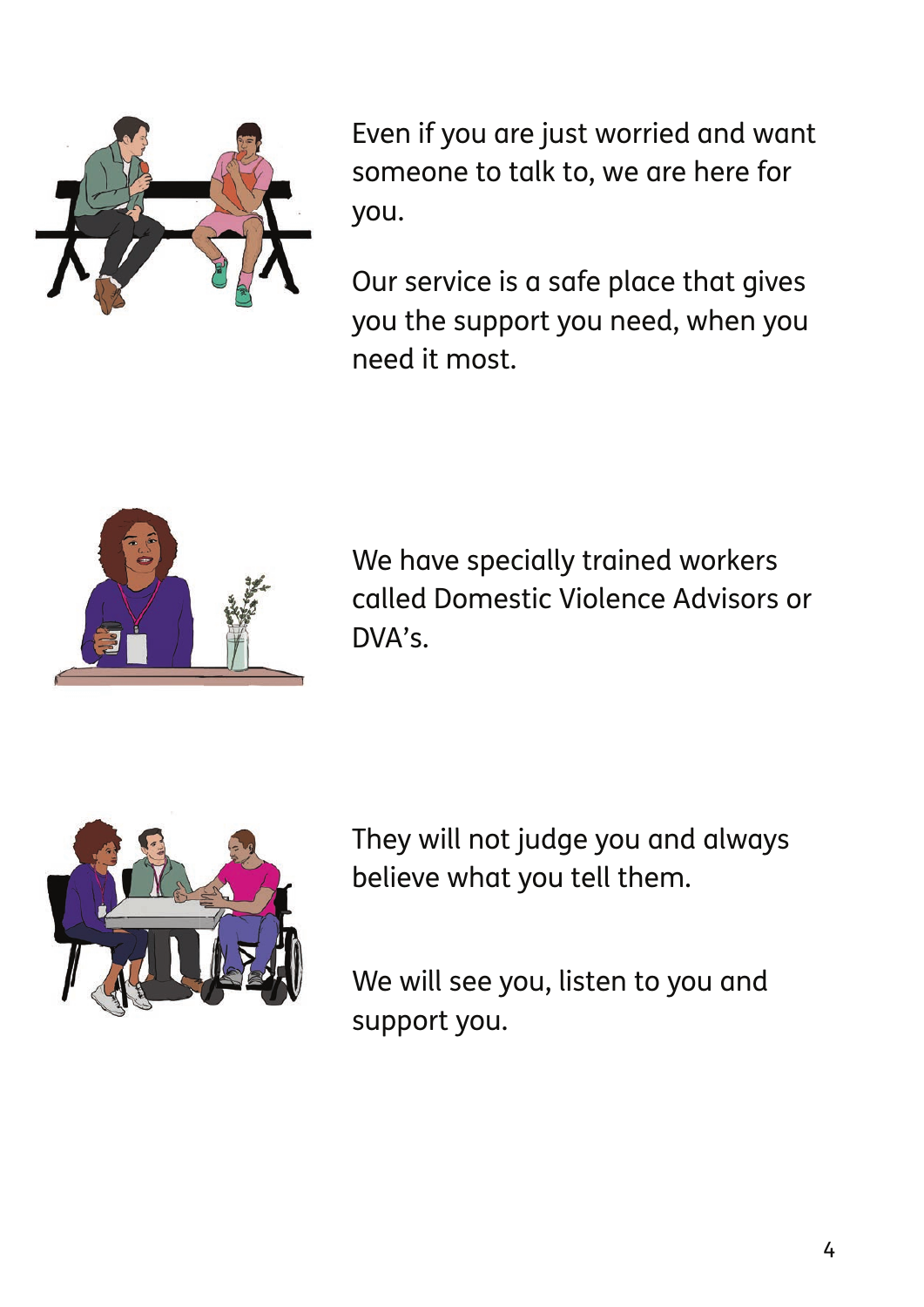

Our service can help you with things like:

• finding a home or getting a safe place for you to stay.



help with money and benefits



guide you through working with the police and courts.



support you with your health and wellbeing